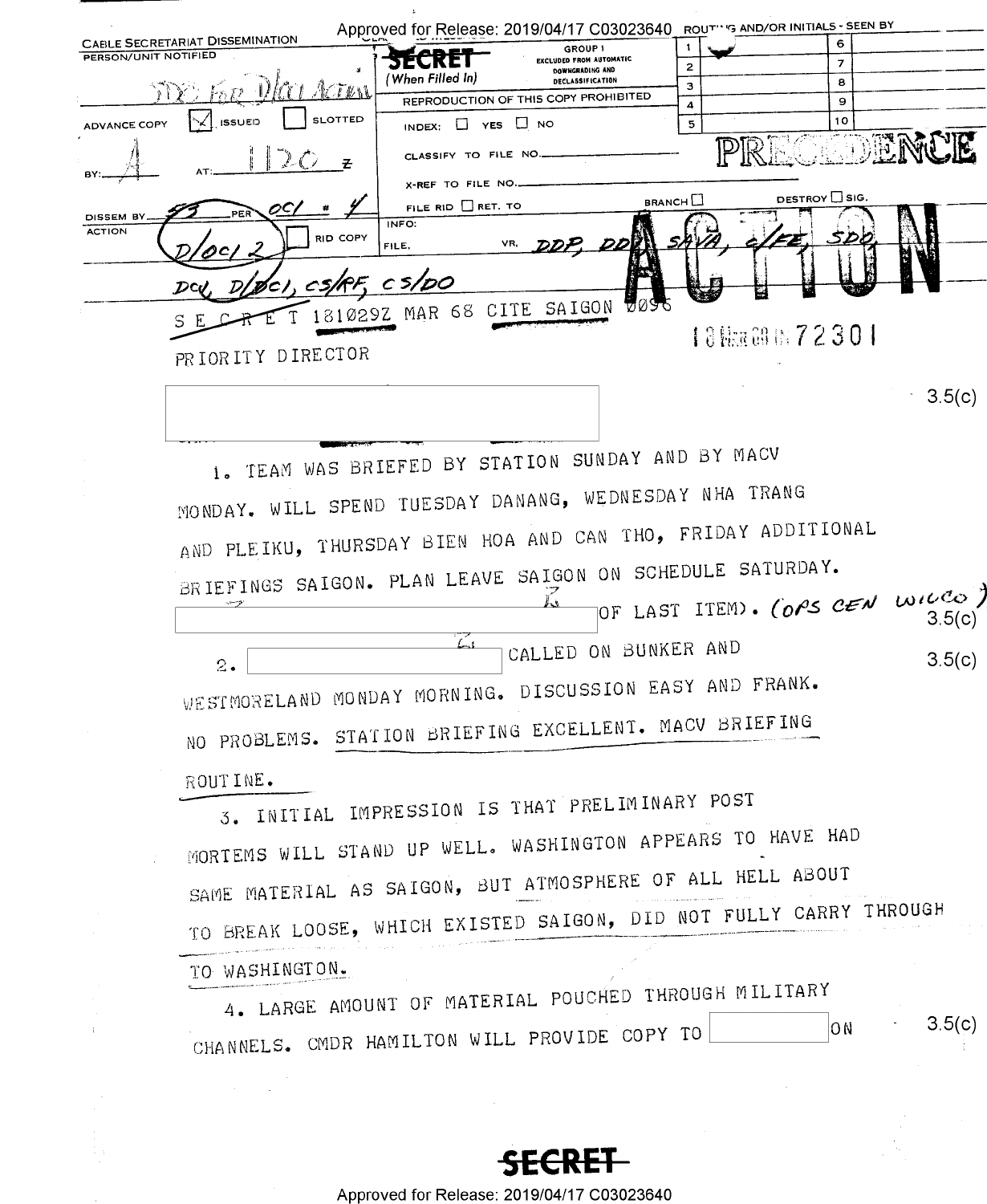|                      | <b>CABLE SECRETARIAT DISSEMINATION</b> |                | Approved for Release: 2019/04/17 C03023640 |                                                        |                      | ROUTING AND/OR INITIALS - SEEN BY |
|----------------------|----------------------------------------|----------------|--------------------------------------------|--------------------------------------------------------|----------------------|-----------------------------------|
| PERSON/UNIT NOTIFIED |                                        |                | <b>SECRET</b>                              | GROUP 1<br><b>EXCLUDED FROM AUTOMATIC</b>              | $\mathbf{1}$         | 6                                 |
|                      |                                        |                | (When Filled In)                           | DOWNGRADING AND<br>DECLASSIFICATION                    | 2                    | $\overline{7}$                    |
|                      |                                        |                |                                            | REPRODUCTION OF THIS COPY PROHIBITED                   | з                    | 8                                 |
| <b>ADVANCE COPY</b>  | <b>ISSUED</b>                          | <b>SLOTTED</b> | INDEX: $\Box$ YES $\Box$ NO                |                                                        | 4<br>5               | 9<br>10                           |
|                      | AT:                                    | Z.             | CLASSIFY TO FILE NO.                       |                                                        |                      |                                   |
|                      |                                        |                | X-REF TO FILE NO.                          |                                                        |                      |                                   |
| DISSEM BY_____       | PER                                    |                | FILE RID $\Box$ RET. TO                    |                                                        | <b>BRANCH</b> $\Box$ | DESTROY $\Box$ SIG.               |
| <b>ACTION</b>        |                                        | RID COPY       | INFO:<br>FILE,<br>VR,                      |                                                        |                      |                                   |
|                      |                                        |                |                                            |                                                        |                      |                                   |
|                      |                                        |                | PAGE 2 SAIGON 0096 SECTE T                 |                                                        |                      |                                   |
|                      |                                        |                |                                            | ARRIVAL. SUGGEST HEADQUARTERS ANALYSTS PLOW INTO THIS  |                      |                                   |
|                      |                                        |                |                                            | ASAP, AS WE HAVE HAD OPPORTUNITY FOR ONLY MOST CURSORY |                      |                                   |
|                      | SCANNING HERE.                         |                |                                            |                                                        |                      |                                   |
|                      | SECR                                   |                |                                            |                                                        |                      |                                   |
|                      | ВT                                     |                |                                            |                                                        |                      |                                   |



 $\bullet$ 

 $\sim$ 

Approved for Release: 2019/04/17 C03023640

 $\frac{1}{\sqrt{4}}$ 

 $\ddot{\phantom{a}}$ 

 $\overline{z}$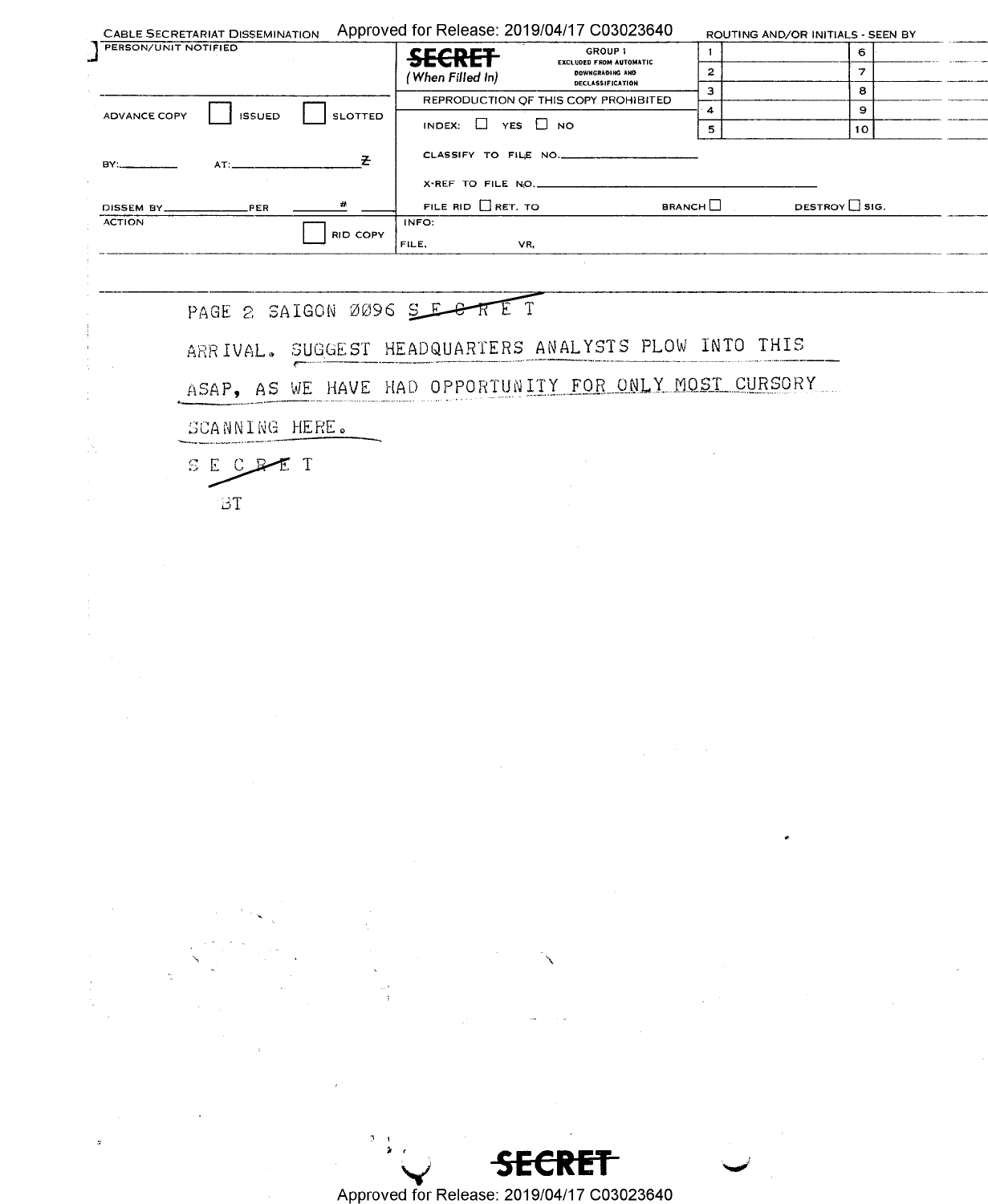| <b>CABLE SECRETARIAT DISSEMINATION</b>                 | Approved for Release: 2019/04/17 C03023640                                                  | <b>ROUTING MADY OF THE TRUS</b><br>6. |     |
|--------------------------------------------------------|---------------------------------------------------------------------------------------------|---------------------------------------|-----|
| PERSON/UNIT NOTIFIED<br>Mr. Rooker                     | <b>GROUP 1</b><br><i>r</i> det<br><b>EXCLUDED FROM AUTOMATIC</b><br>CONTINGRADING AND       | 7                                     |     |
|                                                        | 'When Filled In)<br>DECLASSIFICATION                                                        | 8                                     |     |
|                                                        | REPRODUCTION OF THIS COPY PROHIBITED                                                        |                                       |     |
| <b>SLOTTED</b><br><b>ISSUED</b><br><b>ADVANCE COPY</b> | YES I NO<br>INDEX: LI                                                                       | 10<br>5                               |     |
| BY:                                                    | CLASSIFY TO FILE NO<br>X-REF TO FILE NO.                                                    |                                       |     |
| PER                                                    | ANCH<br>FILE RID RET. TO                                                                    | DESTROY OI                            | ËĿ. |
| DISSEM BY<br><b>ACTION</b><br><b>RID COPY</b><br>0C)   | INFO:<br>VR.<br>FILE.                                                                       |                                       |     |
|                                                        |                                                                                             |                                       |     |
|                                                        | <b>0068</b><br>180206Z MAR 68 CITE SAIGON<br>IMMEDIATE DANANG PRIORITY NHA TRANG, BIEN HOA, | <b>7 MAR 68 IN 72068</b>              |     |
|                                                        |                                                                                             |                                       |     |

SAIGON 9905 (NOT SENT DIRECTOR) REF:

WORKING GROUP DESCRIBED REF WILL VISIT DANANG ON  $1.$ TUESDAY, NHA TRANG AND PLEIKU ONLYWESDAY, BIN HOA AND CAN THO ON THURSDAY. GROUP PLANS TO SPEND ABOUT ONE HOUR PRIOR TO DEPARTURE, REMAINDER OF TIME WITH WITH UNITED STATES AND GVN MILITARY. MILITARY COMMANDS WILL BE ADVISED THROUGH THEIR OWN CHANNELS.

SAIGON HAS ALREADY PASSED TO GROUP COPIES OF ALL  $2.$ REPORTING FROM FIELD COVERING PERIOD 15-30 JANUARY SO YOU WILL NOT NEED TO DO THIS. COPIES OF YOUR RESPONSE TO QUESTIONS C AND D ALSO PASSED TO GROUP. ASSUME GROUP WILL WANT TO EXPLORE THESE QUESTIONS AND INQUIRE ABOUT YOUR VARIOUS PROGRAMS.

CAS MEMBERS OF GROUP CONSIST OF  $3.$ 

 $3.5(c)$ 

 $3.5(c)$ 

 $3.5(c)$ 

 $3.5(c)$ 

MILITARY MEMBERS CONSIST OF TAJOR GEN. ROBERT R. GLASS, COL. JOHN V. LANTEMAN, COL. GEORGE C. VINEY AND MAJOR

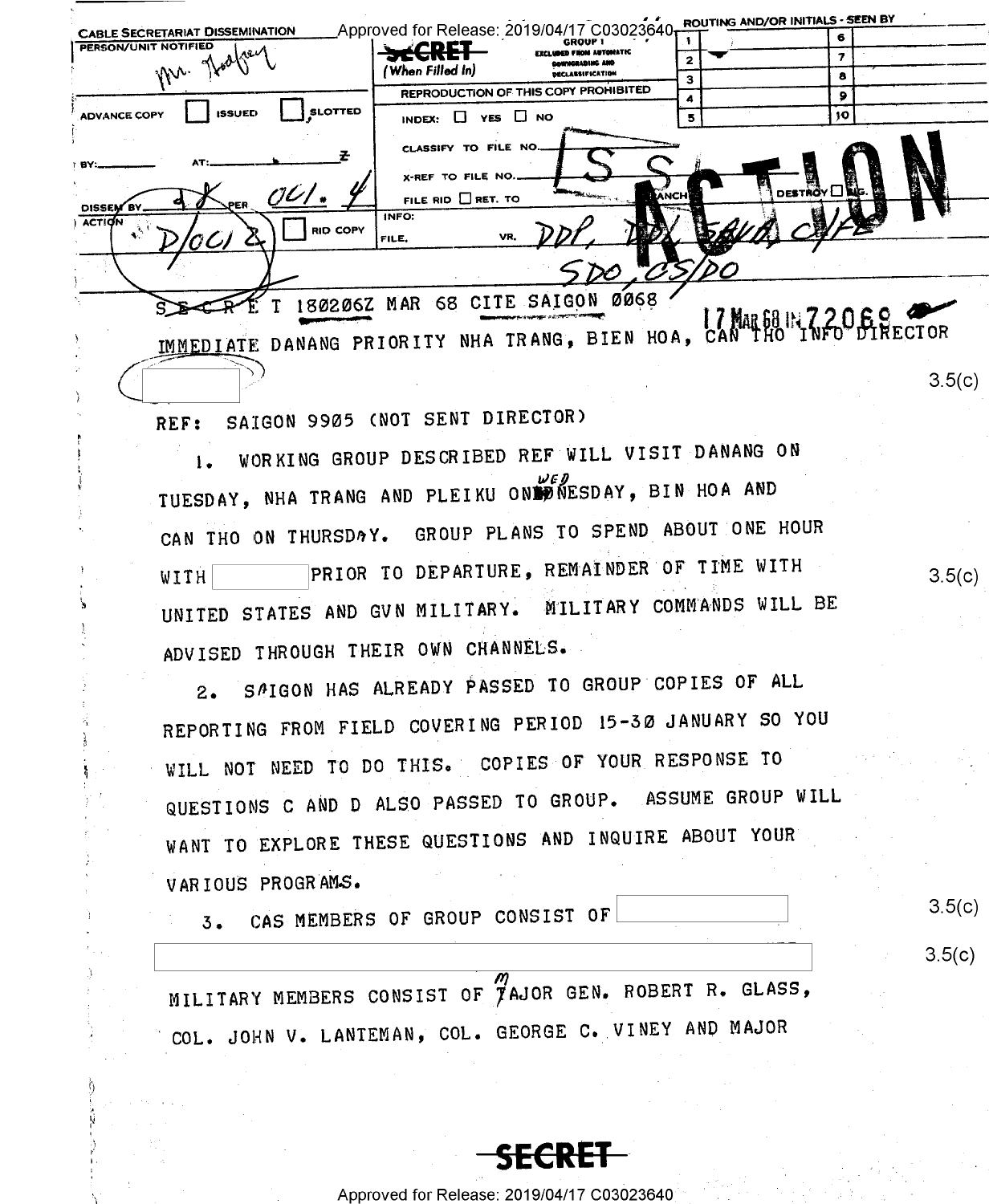| <b>CABLE SECRETARIAT DISSEMINATION</b><br>PERSON/UNIT NOTIFIED |                         |                                          | Approved for Release: 2019/04/17 C03023640                  |                            | ROUTING AND/OR INITIALS - SEEN BY |        |
|----------------------------------------------------------------|-------------------------|------------------------------------------|-------------------------------------------------------------|----------------------------|-----------------------------------|--------|
|                                                                |                         | SECKEI                                   | GROUP 1<br><b>EXCLUDED FROM AUTOMATIC</b>                   | 1                          | 6                                 |        |
|                                                                |                         | 'When Filled In)                         | DOWNGRADING AND<br><b>DECLASSIFICATION</b>                  | $\overline{2}$             | 7                                 |        |
| <b>ADVANCE COPY</b><br><b>ISSUED</b>                           | <b>SLOTTED</b>          |                                          | REPRODUCTION OF THIS COPY PROHIBITED                        | 3<br>4                     | 8                                 |        |
|                                                                |                         | INDEX: $\Box$ YES $\Box$ NO              |                                                             | 5                          | g<br>10                           |        |
|                                                                | 폰                       | CLASSIFY TO FILE NO.                     |                                                             |                            |                                   |        |
|                                                                |                         | X-REF TO FILE NO.                        |                                                             |                            |                                   |        |
| DISSEM BY.<br>PER<br><b>ACTION</b>                             |                         | FILE RID $\Box$ RET. TO<br>INFO:         |                                                             | <b>BRANCH</b> <sub>L</sub> | DESTROY SIG.                      |        |
|                                                                | RID COPY                | FILE.<br>VR.                             |                                                             |                            |                                   |        |
|                                                                |                         |                                          |                                                             |                            |                                   |        |
| PAGE 2 SAIGON                                                  |                         | $S$ E $G$ $R$                            |                                                             |                            |                                   | 3.5(c) |
|                                                                |                         | ΈΤ                                       |                                                             |                            |                                   |        |
| BARRIE WILLIAMS.                                               |                         |                                          | TWO CINCPAC OFFICERS ALSO ACCOMPANYING                      |                            |                                   |        |
|                                                                |                         |                                          | GROUP AND MACV EXPECTED TO SEND AT LEAST ONE OBSERVER.      |                            |                                   |        |
|                                                                |                         |                                          |                                                             |                            |                                   |        |
| 4.                                                             | FOR DANANG.             |                                          | MOST OF MEMBERS OF GROUP WILL DEPART                        |                            |                                   |        |
|                                                                |                         |                                          | VIA AIR AMERICA AT 0700 ON TUESDAY. MILITARY AIRCRAFT       |                            |                                   |        |
|                                                                |                         |                                          | WITH GENERAL GLASS AND MACV REPS WILL DEPART ONE HOUR LATER |                            |                                   |        |
|                                                                |                         |                                          |                                                             |                            |                                   |        |
|                                                                |                         | SO ARRIVAL TIMES WILL PROBABLY COINCIDE. |                                                             | WHILE AT DANANG            |                                   |        |
|                                                                |                         |                                          | GROUP WILL BREAK UP AND VISIT III MAF G-2 AND G-3, I CORPS  |                            |                                   |        |
|                                                                |                         |                                          |                                                             |                            |                                   |        |
|                                                                |                         |                                          | CARVN) COMMANDER AND SENIOR ADVISOR AS WELL AS              |                            |                                   | 3.5(c) |
|                                                                |                         |                                          | PARTY PLANS TO HAVE LUNCH WITH MARINES. GEN. GLASS          |                            |                                   |        |
| <b>AND</b>                                                     |                         |                                          | PLAN TO CALL ON GEN. CUSHMAN AND GEN. LASS                  |                            |                                   | 3.5(c) |
|                                                                |                         |                                          |                                                             |                            |                                   |        |
|                                                                | MAY ALSO VISIT PHU BAI. |                                          |                                                             |                            |                                   |        |
| 5.                                                             |                         |                                          | WILL ADVISE FURTHER DETAILS RE II, III AND IV               |                            |                                   |        |
| 80884 W.L                                                      | ن کال است مساحت ہ       |                                          |                                                             |                            |                                   |        |

WILL ADVISE FURTHER DETAILS RE II, III AND IV  $5^{\circ}$ .CORPS VISITS ASAP.

SE ERET

 $B\bar{T}$ 

 $\frac{5}{2}$ 

SE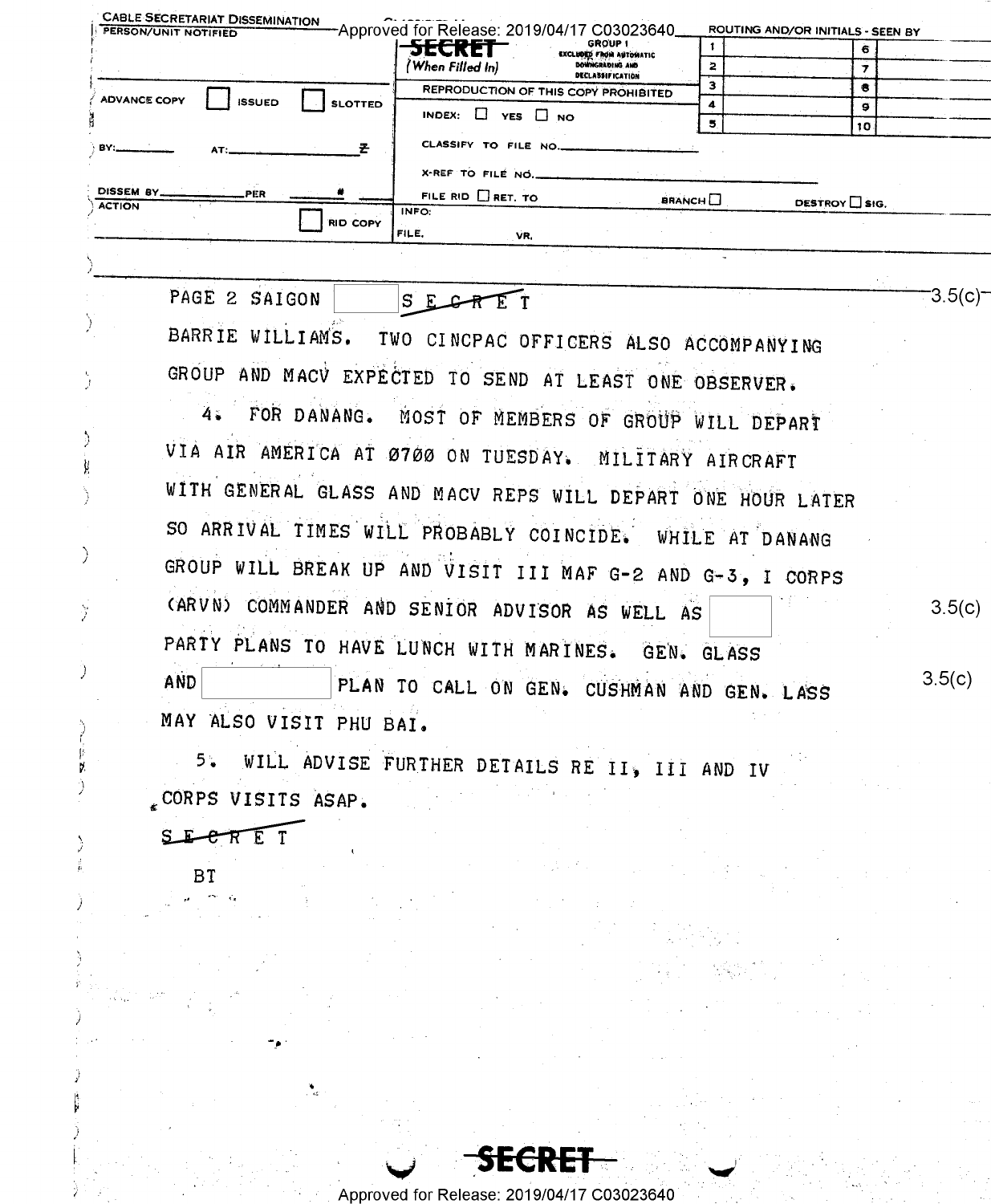| <b>CABLE SECRETARIAT DISSEMINATION</b> | Approved for Release: 2019/04/17 C03023640                            | AND/OR INITIALS - SEEN BY<br><b>ROUT</b> |           |
|----------------------------------------|-----------------------------------------------------------------------|------------------------------------------|-----------|
| PERSON/UNIT NOTIFIED                   | <b>GROUP 1</b><br><del>SECRET</del>                                   | 6<br>1                                   |           |
|                                        | <b>EXCLUDED FROM AUTOMATIC</b><br>DOWNGRADING AND<br>(When Filled In) | $\overline{7}$<br>$\mathbf{z}$           |           |
|                                        | DECLASSIFICATION                                                      | 8<br>3                                   |           |
| <b>SLOTTED</b>                         | REPRODUCTION OF THIS COPY PROHIBITED                                  | 9<br>4                                   |           |
| ADVANCE COPY<br><b>ISSUED</b>          | INDEX: $\Box$ YES $\Box$ NO                                           | 10<br>5                                  |           |
|                                        | CLASSIFY TO FILE NO                                                   |                                          |           |
|                                        | X-REF TO FILE NO.                                                     |                                          |           |
| PER.<br><b>DISSEM</b>                  | FILE RID RET. TO<br><b>BRANCH</b>                                     | <b>DESTROS</b> DIG.                      |           |
| <b>ACTIO</b>                           | INFO:                                                                 |                                          |           |
| <b>RID COPY</b><br>D/OC.I              | DD I<br>VR.<br>FILE.                                                  |                                          | っつ        |
|                                        | SDO                                                                   |                                          |           |
|                                        | 181028Z MAR 68 CITE SAIGON 2009                                       |                                          |           |
|                                        |                                                                       |                                          |           |
| DIRECTOR<br>IMMEDIATE                  |                                                                       |                                          |           |
|                                        |                                                                       |                                          | 3.5(c)    |
|                                        |                                                                       |                                          |           |
|                                        |                                                                       |                                          |           |
| REFERENCE:<br>A٠                       | DIRECTOR 82580                                                        |                                          |           |
| $B -$                                  | DIRECTOR 83553                                                        |                                          |           |
|                                        | 1. MACV RESPONSE REFERENCES FOLLOWS: QUOTE                            |                                          |           |
|                                        |                                                                       |                                          |           |
| Α.                                     | WE FOUND NO ENEMY BASE AREAS IN THE                                   |                                          |           |
|                                        | SAIGON AREA; HOWEVER, THOSE AREAS WHICH WERE OCCUPIED                 |                                          |           |
|                                        | BY THE ENEMY AND SUBSEQUENTLY RETAKEN BY FRIENDLY                     |                                          |           |
|                                        |                                                                       | SOME                                     |           |
|                                        | FORCES YIELDED SPARSE INTELLIGENCE INFORMATION.                       |                                          |           |
|                                        | DOCUMENTS WERE FOUND WHICH ALLOWED US TO                              |                                          | 3.3(h)(2) |
|                                        |                                                                       |                                          |           |

AND WE DISCOVERED A FEW CACHES OF WEAPONS AND OTHER EQUIPMENT. REGARDING OUR OVERRUNNING COSVN'S BASE AREA, THE COSUN HQ WAS NEVER IDESIFIED AS BEING IN SAIGON ITSELF ALTHOUGH WE KNOW THAT ELEMENTS WERE IN THE OUTSKIRTS. OPERATION YELLOWSTONE IN TAY TINH RENDERED SEVERAL TONS OF DOCUMENTS, SOME OF WHICH WERE CONDUCIVE TO OUR ANALYSIS OF ENEMY POST-TET STRATEGY. THIS WILL AIDOUR FUTURE OPERATIONAL PLANNING.

 $3.3(h)(2)$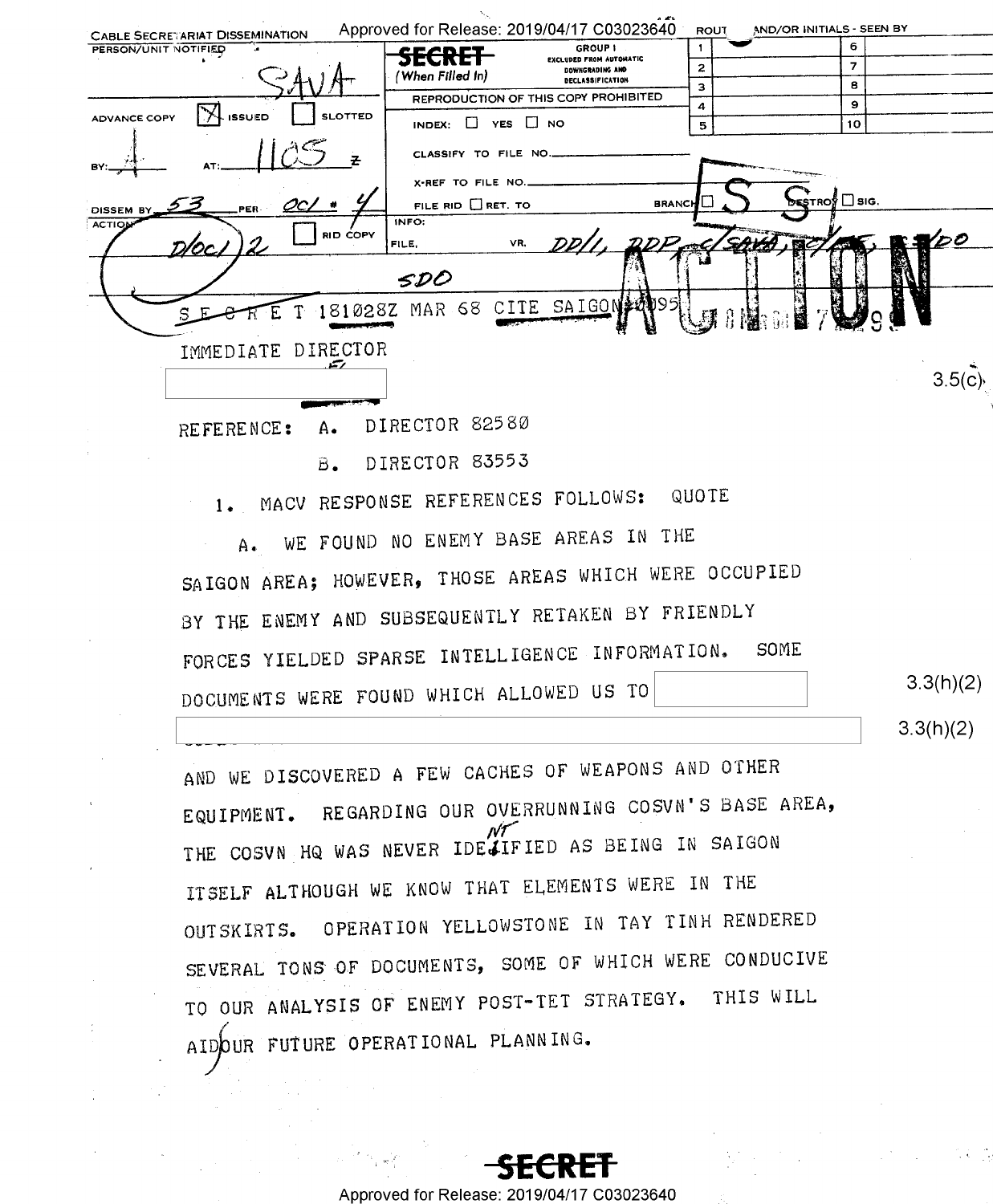| <b>CABLE SECRETARIAT DISSEMINATION</b>                 | Approved for Release: 2019/04/17 C03023640                            | ROUTING AND/OR INITIALS - SEEN BY |
|--------------------------------------------------------|-----------------------------------------------------------------------|-----------------------------------|
| PERSON/UNIT NOTIFIED                                   | GROUP <sub>1</sub><br><b>SECRET</b>                                   | 6.                                |
|                                                        | <b>EXCLUDED FROM AUTOMATIC</b><br>DOWNGRADING AND<br>(When Filled In) |                                   |
|                                                        | DECLASSIFICATION                                                      | 8                                 |
|                                                        | REPRODUCTION OF THIS COPY PROHIBITED                                  | 9                                 |
| <b>SLOTTED</b><br><b>ISSUED</b><br><b>ADVANCE COPY</b> | INDEX: $\Box$ YES $\Box$ NO                                           | 10<br>5                           |
| AT:<br><b>BY:</b>                                      | CLASSIFY TO FILE NO.                                                  |                                   |
|                                                        | X-REF TO FILE NO.                                                     |                                   |
| PER<br>DISSEM BY_                                      | All Corp.<br>FILE RID $\Box$ RET. TO                                  | DESTROY SIG.<br><b>BRANCH</b>     |
| <b>ACTION</b><br>RID COPY                              | INFO:<br>VR,<br>FILE,                                                 |                                   |
|                                                        |                                                                       |                                   |

ALL SOURCES OF INTELL CONTRIBUTE TO  $B_{\bullet}$ EFFORTS TO GET AT THE ENEMY COMMO-LIAISON ROUTES AND TO FIND CACHES - THESE PLUS IMPRESSED PORTERS ARE THE ENEMY'S FORWARD SUPPLY DISTRIBUTION SYSTEM. **UNQUOTE** 

REGARDING REF B, PARAGRAPH 3, OPERATION  $2.$ QUYET THANG HAS YET TO PRODUCE ANY SIGNIFICANT INTELLIGENCE THOUGH A NUMBER OF WEAPONS CACHES HAVE BEEN UNCOVERED. FRIENDLY OPERATIONS OVER PAST YEAR THROUGH REFERENCE B " SAIGON FREA" HAVE NOT ENCOUNTERED SIZEABLE "ENEMY BASE AREAS" OF TYPE CONTAINING LARGE VOLUME DOCUMENTS SUCH AS FOUND CEDAR FALLS AND JUNCTION CITY.

SECRET  $BT$ 

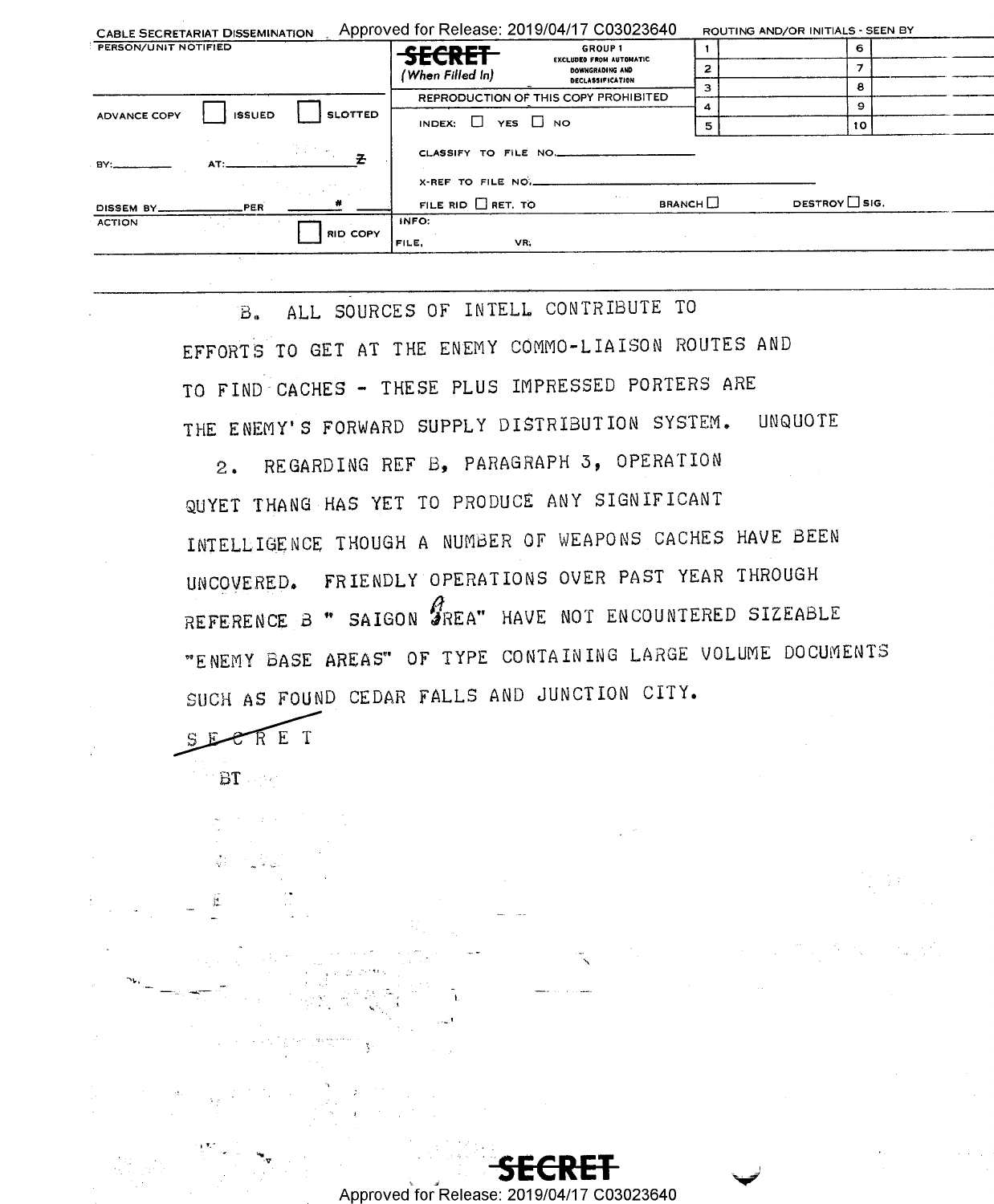|                                 |                                |                 | Approved for Release: 2019/04/17 C03023640 |                |                     |                      | ROUTING AND/OR INITIALS - SEEN IT |        |
|---------------------------------|--------------------------------|-----------------|--------------------------------------------|----------------|---------------------|----------------------|-----------------------------------|--------|
|                                 |                                |                 | <b>TOTAL COPIES:</b>                       |                |                     |                      |                                   |        |
| >RIG+                           | D.T.SPARKS                     |                 |                                            |                |                     |                      | 7                                 |        |
| <b>INIT:</b>                    |                                | 3.5(c)          | <del>u c r c </del>                        |                |                     |                      |                                   |        |
| XT <sub>i</sub><br><b>IATEI</b> | 7511<br>16 March 1968          |                 |                                            |                |                     |                      | ,<br>10                           |        |
|                                 | ABLE SECRETARIAT DISSEMINATION |                 | <b>INDEX</b>                               | <b>DESTROY</b> | RETURN TO.          |                      | <b>BRANCH</b>                     | 外儿餐 我们 |
|                                 | 53 ru 201                      |                 | <b>NO INDEX</b>                            |                | FILE IN CE FILE NO. |                      |                                   |        |
| <b>ONF</b>                      | <i><b>SDO</b></i>              | <b>RID COPY</b> | <b>INFO:</b><br>FILE                       | . VR           |                     |                      | DOCI 2/DDP, DDI                   |        |
|                                 |                                |                 | SAVA.                                      |                |                     |                      | (alita)                           |        |
|                                 | (clossification)               |                 | (date and time filed)                      |                |                     |                      | (reference number)                |        |
|                                 | RET<br>s &                     |                 |                                            |                |                     | <b>CITE DIRECTOR</b> | 8355                              |        |
|                                 | IMMEDIATE SAIGON               |                 |                                            |                |                     |                      |                                   |        |
|                                 |                                |                 |                                            |                |                     |                      |                                   | 3.5(c) |

## REF: SAIGON 0049 (IN 71986)

RELEASING OFFICER

.<br>בין כי המינים המינה של

1. QUESTIONS IN DIR 82580 RELAYED AS RECEIVED FROM REQUESTER AND RECOGNIZE MAY LACK PRECISION BUT BELIEVE QUOTE SAIGON AREA UNQUOTE WAS MEANT TO INCLUDE THREE GEOGRAPHIC AREAS:

A. URBAN AREA INCLUDING SAIGON, CHO LON AND GIA DINH

**B. OPERATION FAIRFAX AREA** 

C. CAPITAL MILITARY DISTRICT

**NEWSIAN REQUEST THAT REPORT DEAL WITH COLORED THESE THREE AREAS** SEPARATELY.

2. WE INTERPRET TIME PERIOD TO BE COVERED BY REPORT TO INCLUDE 1 FEB TO 16 MARCH 1968.

3. DOES CURRENT OPERATION QUIT THANG HAVE ANY BEARING ON RESPONSE TO QUESTIONS IN DIR 82580? AT TIME QUESTIONS WERE FRAMED BY REQUESTER INFORMATION ON QUIT THANG NON-EXISTANT BACK HERE.

4. BELIEVE QUESTIONS CONTAINED IN DIR 82580 COULD WERE PROMPTED BY LINE OF REASONING THAT KNOWING THESE "ENEMY BASE AREAS" EXISTED IN THE

|                 | <b>COORDINATING OFFICERS</b> |                                                            |
|-----------------|------------------------------|------------------------------------------------------------|
|                 |                              | Excluded from outon<br>derivereding on<br>declassification |
|                 | — <del>.</del>               |                                                            |
| الأولد لمراجعهم |                              |                                                            |

\UTHENTICA /ING OFFICER

natic

REPRODUCTION BY OTHER THAN THE ISSUING OFFIC **PROHIBITED.**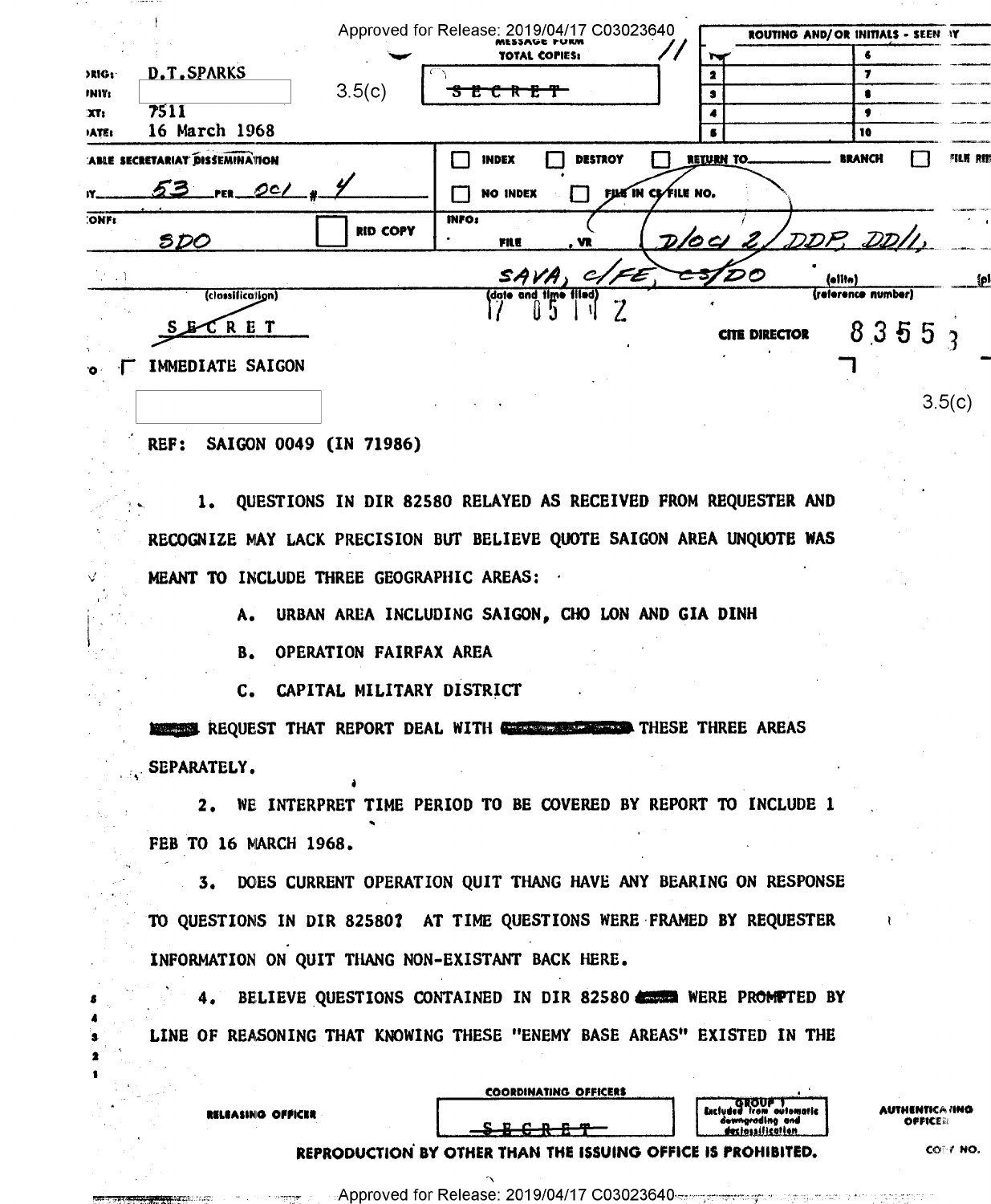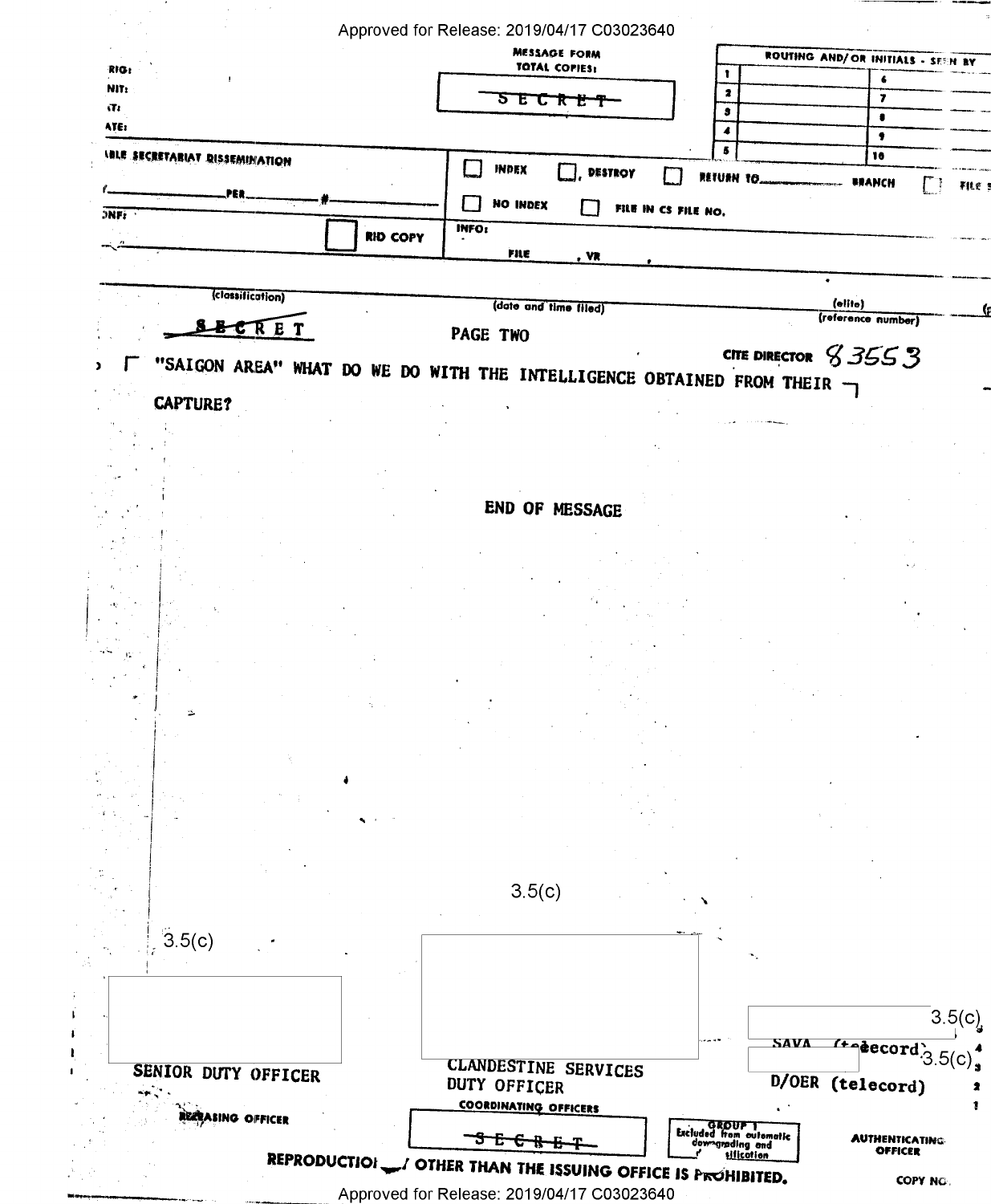| – ພະນະ                                          |                                            |                                                                                         |                                                           |
|-------------------------------------------------|--------------------------------------------|-----------------------------------------------------------------------------------------|-----------------------------------------------------------|
|                                                 | Approved for Release: 2019/04/17 C03023640 |                                                                                         |                                                           |
| CABLE SECRETARIAT DISSEMINATION                 | CLASSIFIED MESSAGE                         |                                                                                         | TOTAL COPIES COUTING AND/OR INITIALS-SEEN BY              |
| PERSON/UNIT NOTIFIED                            | <del>SECRET</del>                          | 1<br>GROUP 1                                                                            | 6                                                         |
|                                                 | (When Filled In)                           | <b>EXCLUDED FROM AUTOMATIC<br/>DOWNGRADING AND<br/>DECLASSIFICATION</b><br>$\mathbf{2}$ | $\overline{\phantom{a}}$                                  |
| e.                                              |                                            | з                                                                                       | 8                                                         |
| ADVANCE COPY<br><b>ISSUED</b><br><b>SLOTTED</b> |                                            | REPRODUCTION OF THIS COPY PROHIBITED<br>$\blacktriangleleft$                            | $\mathbf{9}$                                              |
|                                                 | <b>INDEX</b><br>$\Box$ $Y$ ES              | п ю<br>5                                                                                | 10                                                        |
| z<br>B٧                                         | CLASSIFY TO FILE NO                        |                                                                                         |                                                           |
|                                                 | X-REF TO FILE NO                           |                                                                                         |                                                           |
|                                                 | FILE RID TRET TO                           | BRANCH O                                                                                | DESTROY ISIG.                                             |
|                                                 | INFO.                                      |                                                                                         |                                                           |
| RID COPY                                        | FILE.<br>VR.                               | ZAV A                                                                                   | <b>ACTION CHANGE</b>                                      |
|                                                 |                                            |                                                                                         |                                                           |
|                                                 |                                            |                                                                                         |                                                           |
|                                                 | $A, G, J$ 0049                             | $\mathbf{I}$ N                                                                          | $71986 - A$                                               |
| <i><b>(STATION &amp; NUMBER</b></i>             |                                            |                                                                                         | (IN NUMBER)                                               |
| BEEN TRANSFERRED                                |                                            |                                                                                         | C/S COMMENT: THE ACTION RESPONSIBILITY FOR THIS CABLE HAS |
|                                                 |                                            | →nJA                                                                                    |                                                           |
| <b>FROM</b>                                     |                                            |                                                                                         | (DIVISION)                                                |
|                                                 |                                            |                                                                                         |                                                           |
|                                                 |                                            |                                                                                         |                                                           |
| <b>TO</b>                                       |                                            | ひCエ                                                                                     |                                                           |
|                                                 |                                            |                                                                                         | (DIVISION)                                                |
|                                                 |                                            |                                                                                         |                                                           |
| BY                                              |                                            |                                                                                         |                                                           |
|                                                 |                                            | <b>DIVISION</b><br><b>INAME</b>                                                         | AND EXTENSION)                                            |
|                                                 |                                            |                                                                                         |                                                           |
|                                                 |                                            |                                                                                         |                                                           |
| IN COORDINATION WITH                            |                                            |                                                                                         | INAME DIVISION AND EXTENSION!                             |
|                                                 |                                            |                                                                                         |                                                           |

 $\frac{1}{4}$ 

 $\label{eq:2.1} \mathcal{L}(\mathcal{L}^{\text{max}}_{\mathcal{L}}(\mathcal{L}^{\text{max}}_{\mathcal{L}})) \leq \mathcal{L}(\mathcal{L}^{\text{max}}_{\mathcal{L}}(\mathcal{L}^{\text{max}}_{\mathcal{L}}))$ 

 $\frac{1}{2} \frac{1}{2} \frac{d^2}{dx^2}$ 

| <del>SECRET</del> |  |
|-------------------|--|
|                   |  |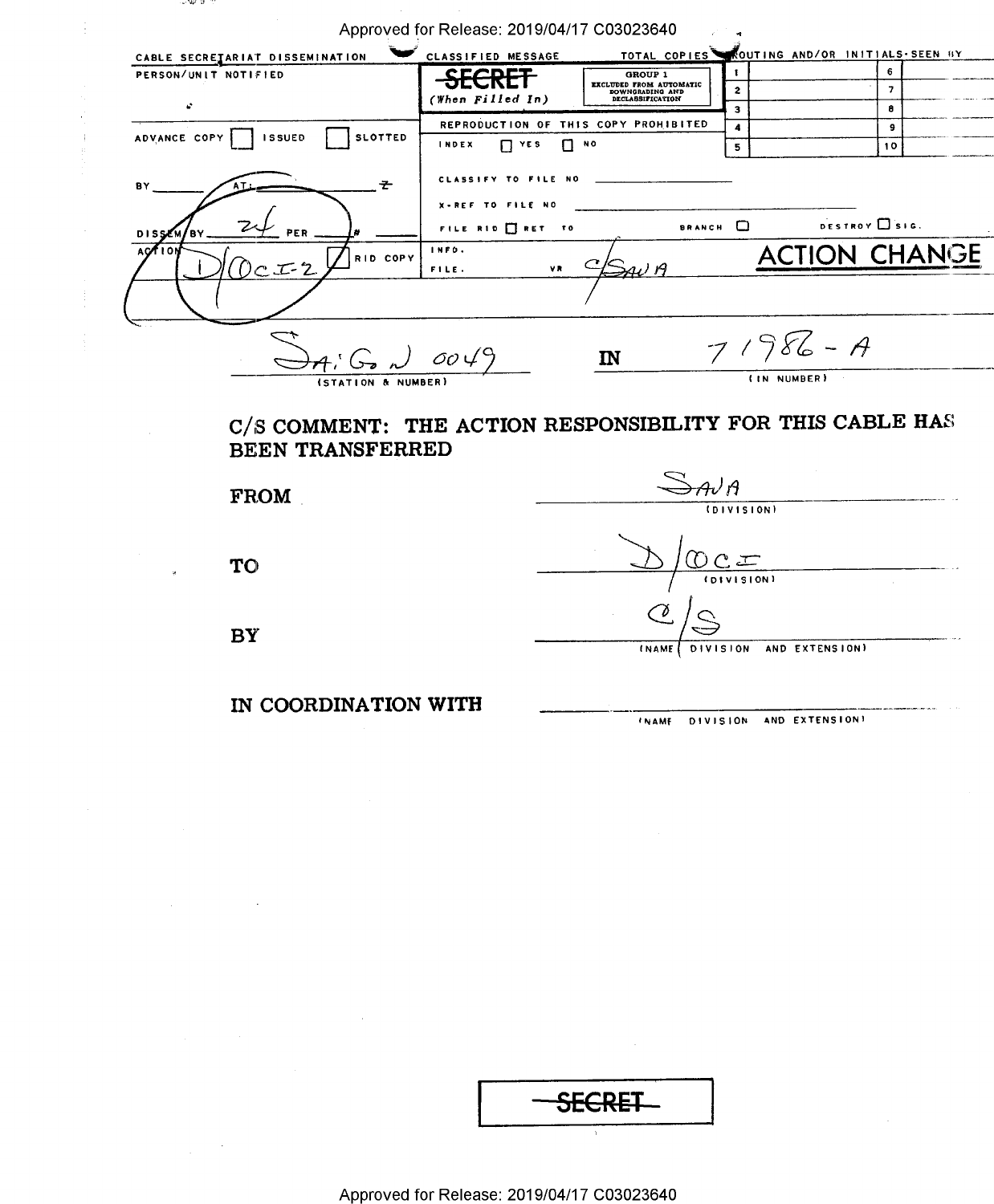ROU (ING AND/OR INITIALS - SEEN BY **COPIES**  $\cup$ **CABLE SECRETARIAT DISSEMINATION** Approved for Release: 2019/04/17 C03023640 6  $\mathbf{1}$ PERSON/UNIT NOTIFIED XECKH unan sa  $\overline{\mathbf{z}}$ ′2 (When Filled In) **DECLASSIFICATION**  $\bf{8}$ 3 REPRODUCTION OF THIS COPY PROHIBITED  $\boldsymbol{9}$  $\ddot{\phantom{a}}$ **SLOTTED** 10 **ADVANCE COPY SSUED** INDEX: U YES U NO 5 15. M  $\mathbb P$ CLASSIFY TO FILE NO Ø 0240 군 BY: X-REF TO FILE NO. **DESTROY**  $\Box$  SIG.  $BRANCH$ Z FILE RID  $\Box$  RET. TO PER DISSEM BY  $DDF$  $\frac{1}{2}$  ACTION INFO: DD7 ーコ Þ **RID COPY**  $\partial \rho$   $\bm{\mathcal{F}}$ FILE, VF  $\mathcal{H}/\mathcal{A}$  $\subset$  $\mathcal C$  $\mathbf{S}$  $\mathcal{D} \, o$  $\mathcal{D}$  $0049$ **SAIGON** MAR 68 CIFE 1702172 SECRE  $\mathbf{T}$ IMMEDIATE DIRECTOR 17 MAR 68 IN 7 1 9 8 6 3.5(c) æ DIRECTOR 82580 REF: PER PARA 1A, PLEASE CLARIFY QUOTE SAIGON AREA UNQUOTE AND SPECIFY TIME FRAME TO BE COVERED BY REQUESTED REPORT. SECRET (REPLY ATTACHED) ි **BT**  $\mathbb{D}$ 3  $\bigcup^{\mathbb{Z}}$ 114135 Approved for Release: 2019/04/17 C03023640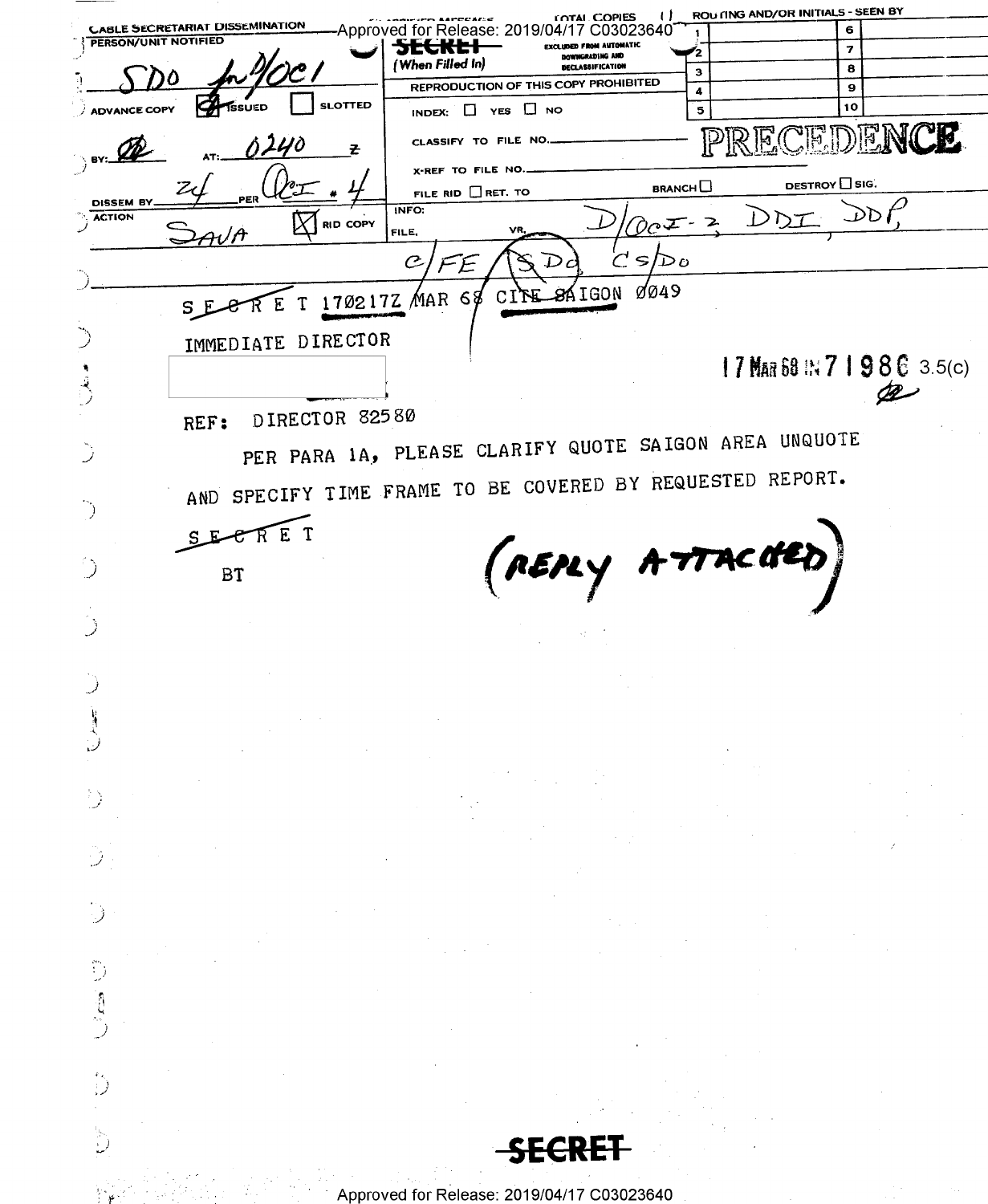| >RIG:<br><b>JNIT:</b>            | <b>D.T.SPARKS</b>                          |                 | Approved for Release: 2019/04/17 C03023640<br>ML33AGE FORM<br>TOTAL COPIES:<br><del>ሮ R E T</del><br>ъ | 2                                 |                      | ROUTING AND/ OR INITIALS - SEEN BY<br>7 | 3.5(c) |
|----------------------------------|--------------------------------------------|-----------------|--------------------------------------------------------------------------------------------------------|-----------------------------------|----------------------|-----------------------------------------|--------|
| 35T <sub>2</sub><br><b>IATE:</b> | 7511<br>16 March 1968                      |                 |                                                                                                        | э<br>6                            |                      |                                         |        |
|                                  | ABLE SECRETARIAT DISSEMINATION<br>53 m 001 |                 | <b>INDEX</b><br><b>DESTROY</b><br><b>NO INDEX</b>                                                      | RETURN TO.<br>FILE IN CS FILE NO. |                      | 10<br><b>BRANCH</b>                     | FILE 1 |
| <b>ONFI</b>                      | <u>spo</u>                                 | <b>RID COPY</b> | <b>INFO:</b><br>FILE<br>. VR                                                                           |                                   | DOUZ DDA             | $\mathcal{D}\mathcal{D} \prime$         |        |
|                                  | (clossification)<br>IMMEDIATE SAIGON       |                 | SAVA,<br>(date and time fited)                                                                         | $c/\epsilon$ , $cs/DO$            | <b>CITE DIRECTOR</b> | (olifo)<br>(reference number)<br>83553  |        |
| ъ                                |                                            |                 |                                                                                                        |                                   |                      |                                         | 3.5(c) |

## REF: SAIGON 0049 (IN 71986)

**RELEASING OFFICER** 

1. QUESTIONS IN DIR 82580 RELAYED AS RECEIVED FROM REQUESTER AND RECOGNIZE MAY LACK PRECISION BUT BELIEVE QUOTE SAIGON AREA UNQUOTE WAS MEANT TO INCLUDE THREE GEOGRAPHIC AREAS:

> URBAN AREA INCLUDING SAIGON, CHO LON AND GIA DINH Α.

**B. OPERATION FAIRFAX AREA** 

C. CAPITAL MILITARY DISTRICT

REQUEST THAT REPORT DEAL WITH **CONSTRUCTS** THESE THREE AREAS SEPARATELY.

2. WE INTERPRET TIME PERIOD TO BE COVERED BY REPORT TO INCLUDE 1 FEB TO 16 MARCH 1968.

3. DOES CURRENT OPERATION QUIT THANG HAVE ANY BEARING ON RESPONSE TO QUESTIONS IN DIR 82580? AT TIME QUESTIONS WERE FRAMED BY REQUESTER INFORMATION ON QUIT THANG NON-EXISTANT BACK HERE.

4. BELIEVE QUESTIONS CONTAINED IN DIR 82580 CERE WERE PROMPTED BY LINE OF REASONING THAT KNOWING THESE "ENEMY BASE AREAS" EXISTED IN THE

**COORDINATING OFFICERS** 

**AUTHENTICATING** OFFICER

**GROUP** 

downgrading and

<u>declassification</u>

İtamatla

REPRODUCTION BY OTHER THAN THE ISSUING OFFICE IS PROHIBITED.

COPY NO.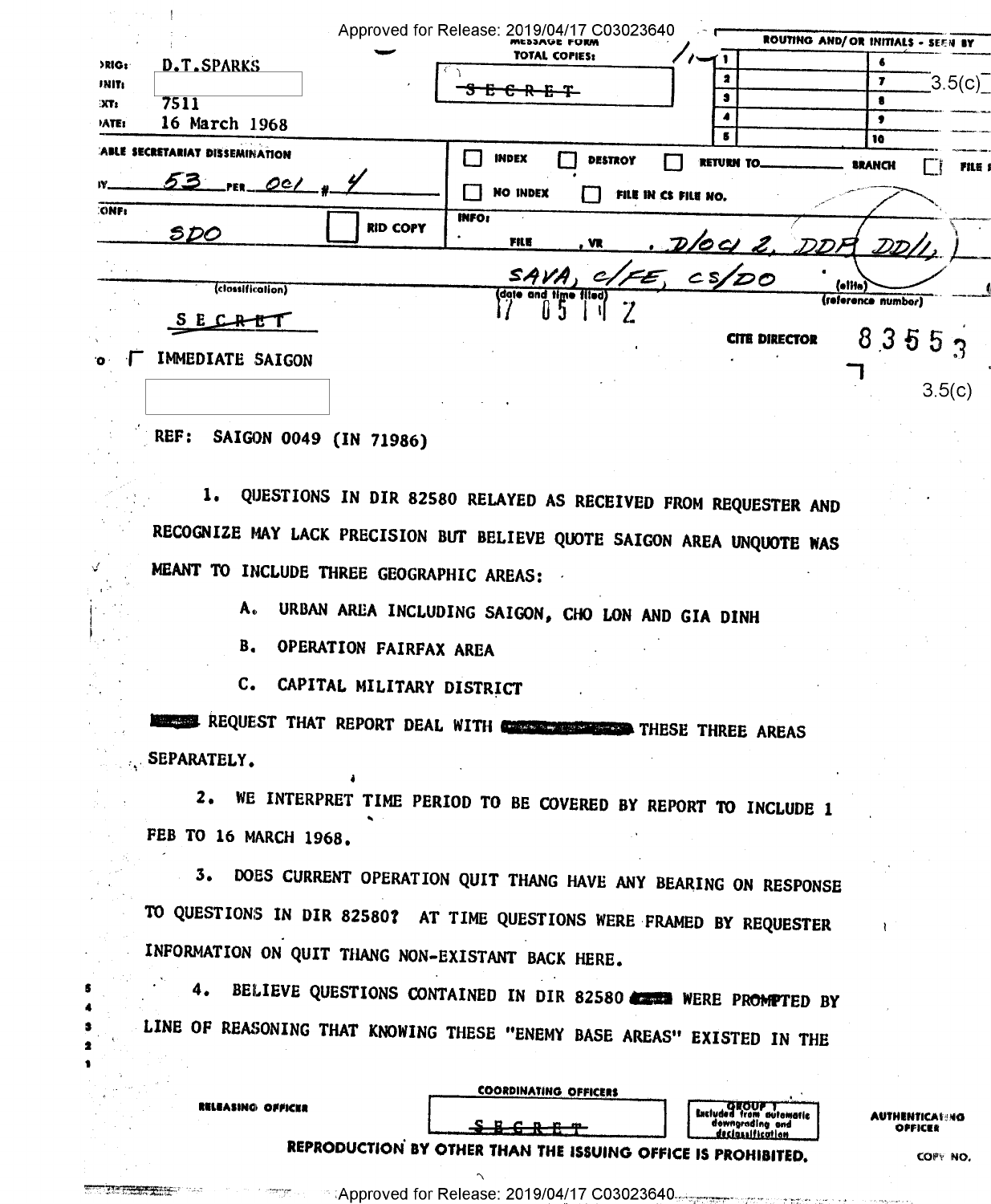|                                       | Approved for Release: 2019/04/17 C03023640                            |                                                                                                    |
|---------------------------------------|-----------------------------------------------------------------------|----------------------------------------------------------------------------------------------------|
|                                       | <b>MESSAGE FORM</b><br>TOTAL COPIES:                                  | ROUTING AND/ OR INITIALS - SEEN BY                                                                 |
| RIG:                                  |                                                                       | ı<br>$\bullet$                                                                                     |
| NIT:<br>уŤг                           |                                                                       | 2<br>7<br>э<br>$\bullet$                                                                           |
| ATE:                                  |                                                                       | 4<br>$\bullet$                                                                                     |
| <b>IBLE SECRETARIAT DISSEMINATION</b> |                                                                       | 5<br>10                                                                                            |
|                                       | <b>INDEX</b><br>DESTROY                                               | RETURN TO.<br><b>MANCH</b><br>FIL€                                                                 |
|                                       | <b>NO INDEX</b>                                                       | FILE IN CS FILE NO.                                                                                |
| JNF <sub>i</sub>                      | <b>INFO:</b>                                                          |                                                                                                    |
|                                       | <b>RID COPY</b><br>FILE<br><u>, VR</u>                                |                                                                                                    |
|                                       |                                                                       |                                                                                                    |
| (classification)                      | (date and time filed)                                                 | (elite)                                                                                            |
| ET                                    |                                                                       | (reference number)                                                                                 |
|                                       | PAGE TWO                                                              | CITE DIRECTOR $$35553$                                                                             |
|                                       | "SAIGON AREA" WHAT DO WE DO WITH THE INTELLIGENCE OBTAINED FROM THEIR |                                                                                                    |
|                                       |                                                                       |                                                                                                    |
| <b>CAPTURE?</b>                       |                                                                       |                                                                                                    |
|                                       |                                                                       |                                                                                                    |
|                                       |                                                                       |                                                                                                    |
|                                       |                                                                       |                                                                                                    |
|                                       | END OF MESSAGE                                                        |                                                                                                    |
|                                       |                                                                       |                                                                                                    |
|                                       |                                                                       |                                                                                                    |
|                                       |                                                                       |                                                                                                    |
|                                       |                                                                       |                                                                                                    |
|                                       |                                                                       |                                                                                                    |
|                                       |                                                                       |                                                                                                    |
|                                       |                                                                       |                                                                                                    |
|                                       |                                                                       |                                                                                                    |
|                                       |                                                                       |                                                                                                    |
|                                       |                                                                       |                                                                                                    |
|                                       |                                                                       |                                                                                                    |
|                                       |                                                                       |                                                                                                    |
|                                       |                                                                       |                                                                                                    |
|                                       |                                                                       |                                                                                                    |
|                                       |                                                                       |                                                                                                    |
|                                       | 3.5(c)                                                                |                                                                                                    |
| 3.5(c)                                |                                                                       |                                                                                                    |
|                                       |                                                                       |                                                                                                    |
|                                       |                                                                       |                                                                                                    |
|                                       |                                                                       | 3.5(c)                                                                                             |
|                                       |                                                                       |                                                                                                    |
|                                       |                                                                       | <b>SAVA</b><br>Trecord, $3.5(c)$                                                                   |
| SENIOR DUTY OFFICER                   | CLANDESTINE SERVICES                                                  |                                                                                                    |
|                                       | <b>DUTY OFFICER</b>                                                   | D/OER (telecord)                                                                                   |
| RELEASING OFFICER                     | <b>COORDINATING OFFICERS</b>                                          |                                                                                                    |
|                                       | ¢<br>ᇎ                                                                | GROUP 1<br>Excluded from outomatic<br>downgrading and<br>declossification<br><b>AUTHENTICATING</b> |
|                                       |                                                                       | <b>OFFICER</b><br>REPRODUC WE BY OTHER THAN THE ISSUING OFFICE TO PROHIBITED.                      |

 $\sigma_{\rm c}$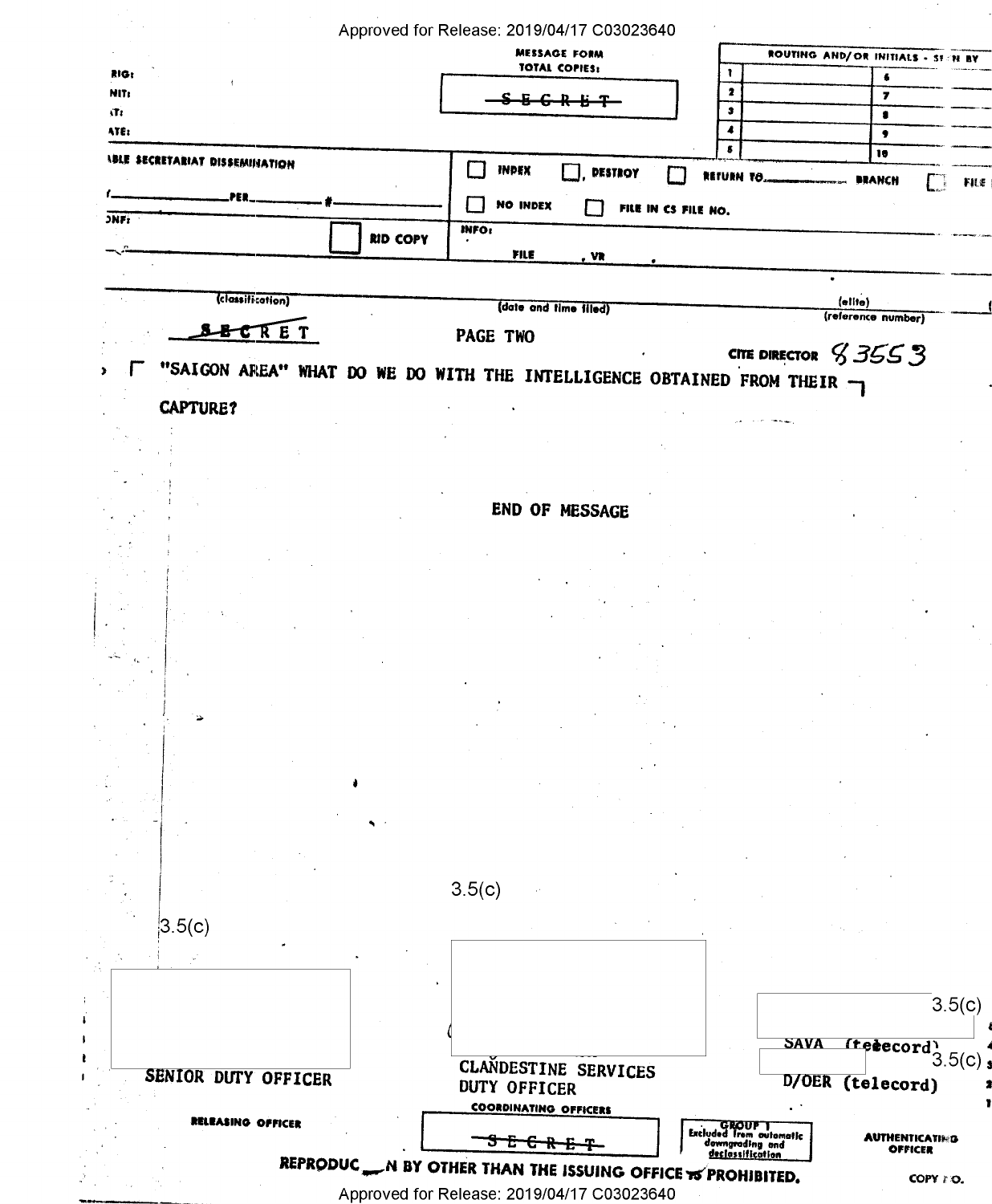|                                                     |                                        |                 |                 | Approved for Release: 2019/04/17 C03023640 |                     | `                    |                               |          |
|-----------------------------------------------------|----------------------------------------|-----------------|-----------------|--------------------------------------------|---------------------|----------------------|-------------------------------|----------|
|                                                     |                                        |                 |                 | MASSAGE FORM<br>TOTAL COPIES:              |                     |                      | ROUTING AND/ OR INITIALS - SE |          |
| ORIG:                                               | DCI/SAVA                               |                 |                 |                                            |                     |                      | 7                             |          |
| UNIT <sub>I</sub><br>$\blacksquare$ XT <sub>2</sub> | 5464                                   |                 |                 |                                            |                     |                      |                               |          |
|                                                     | DATE: 13Mar68                          |                 |                 |                                            |                     |                      | ٠                             |          |
|                                                     |                                        |                 |                 |                                            |                     |                      | 10                            |          |
|                                                     | <b>CABLE SECRETARIAT DISSEMINATION</b> |                 | <b>INDEX</b>    | <b>DESTROY</b>                             |                     | <b>RETURN TO_</b>    | <b>BRANCH</b>                 | FILE XII |
|                                                     |                                        |                 |                 |                                            |                     |                      |                               |          |
| <b>CONF:</b>                                        |                                        |                 | <b>NO INDEX</b> |                                            | FILE IN CS FILE NO. |                      |                               |          |
|                                                     |                                        | <b>RID COPY</b> | INFO:           |                                            |                     |                      |                               |          |
|                                                     |                                        |                 | FILE            | . VR                                       |                     |                      |                               |          |
|                                                     |                                        |                 |                 |                                            |                     |                      |                               |          |
|                                                     | (classification)                       |                 |                 | (date and firms filed)                     |                     |                      | (elite)                       | (p)      |
|                                                     |                                        |                 |                 |                                            |                     |                      | (reference number)            |          |
|                                                     |                                        |                 | F G             | 17.7                                       |                     |                      | 82500                         |          |
|                                                     |                                        |                 |                 |                                            |                     | <b>CITE DIRECTOR</b> |                               |          |
| тo                                                  | FRIORITY SAIGON                        |                 |                 |                                            |                     |                      |                               |          |
|                                                     |                                        |                 |                 |                                            |                     |                      |                               |          |
|                                                     |                                        |                 |                 |                                            |                     |                      |                               | 3.5(c)   |
|                                                     |                                        | $\sim$          |                 |                                            |                     |                      |                               |          |
|                                                     |                                        |                 |                 |                                            |                     |                      |                               | 3.5(c)   |
|                                                     | <b>FOR</b>                             |                 |                 |                                            |                     |                      |                               |          |

ON 12 MARCH, GENERAL TAYLOR PASSED A LIST OF QUESTIONS TO  $\mathbf{1}$ .  $3.5(c)$ MOST  $\bar{Q}_F$  THESE WE CAN HANDLE HERE BUT THE FOLLOWING TWO WILL REQUIRE FIELD INPUT:

A REPORT IS DESIRED AS TO THE OUTCOME OF ATTACKS WHICH HAVE BEEN MADE BY U.S. /SVN FORCES ON ENEMY BASE AREAS IN THE SAIGON AREA. FOR INSTANCE, NOW THAT THE OLD COSVN AREA HAS BEEN OVER-RUN WHAT WAS FOUND THERE, PARTICULARLY WHAT INCREASED INTELLIGENCE WAS OBTAINED WHICH WAS OF VALUE FOR KNXM FURTHER MILITARY OPERATIONS?

WHAT INTELLIGENCE EFFORTS ARE NOW BEING MADE BY  $B_{-}$ U.S. /SOUTH VIETNAM ELEMENTS TO OBTAIN INFORMATION ON THE FORWARD DISTRIBUTION SYSTEM UTILIZED BY THE ENEMY FOR THE SUPPORT OF ITS MILITARY OPERATIONS, AS THE BASIS IDR INTERDICTION OF SUCH DISTRIBUTION BY OUR MILITARY FORCES? *WELEASING OFFICER* 

Excluded from automatic

downarading and

declassification

**AUTHÉNTICATING** 

OFFICER

COPY NO.

t t

REPRODUCTION BY OTHER THAN THE ISSUING OFFICE IS PROHIBITED.

<del>SE CRI</del>E